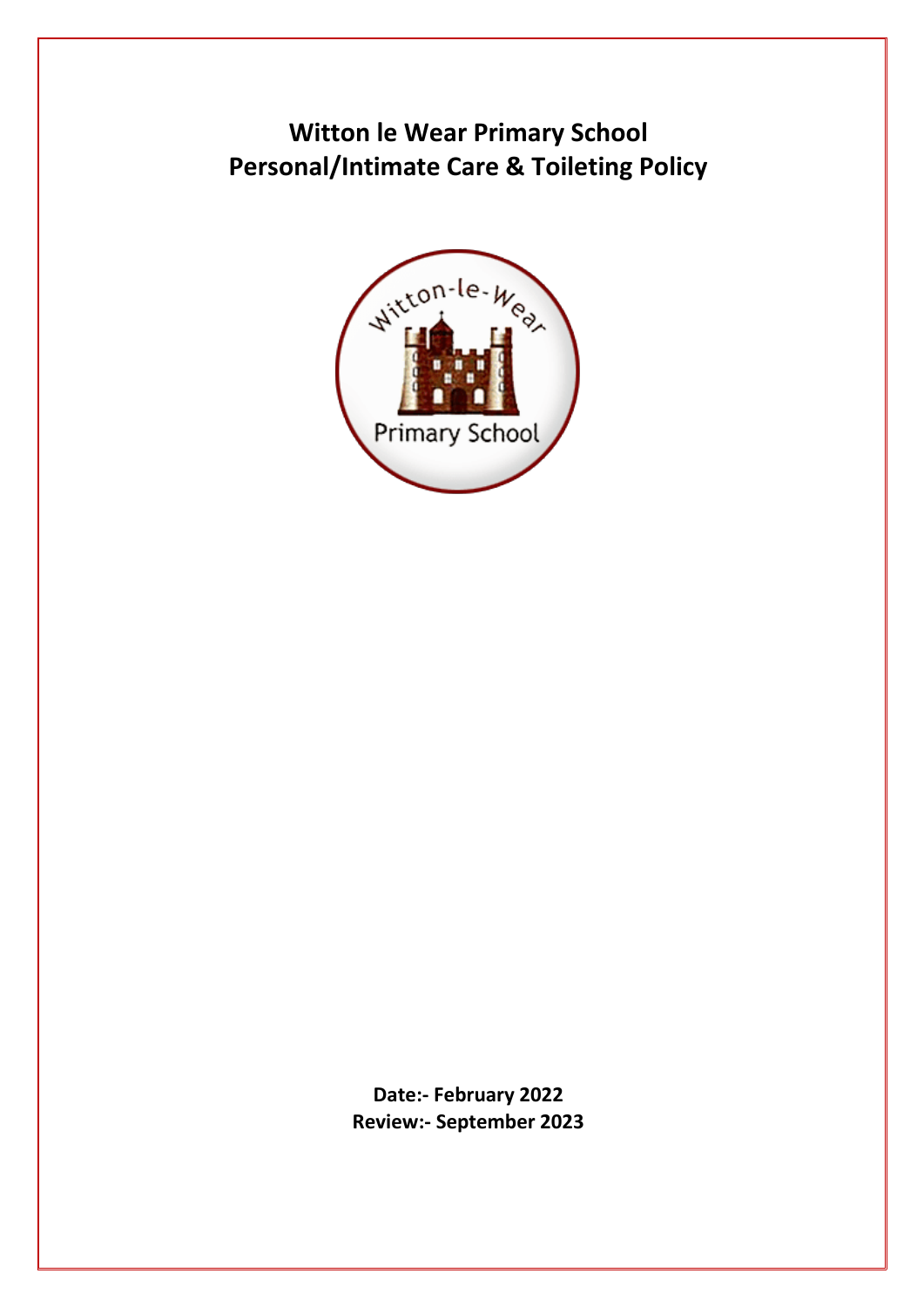# **Witton le Wear Primary School**

# **Personal/Intimate Care and Toileting Policy**

This guidance sets out procedures for dealing with toileting and personal/intimate care tasks with utmost professionalism, dignity and respect for the child and maintenance of the highest health and safety standards possible. This is in order to safeguard pupils, parents, staff and the educationalsetting by providing a consistent approach within a framework which recognises the rights and responsibilities of everyone involved.

# **Contents**

- **Introduction**
- Disability Discrimination Act
- Inclusive Culture
- Intimate Care
- Principles of Good Practice
- Facilities / Resources
- Safeguarding Children
- Health and Safety
- Manual Handling / Specialist Training
- Written Guidelines (Appendix 1)
- End note
- Appendix 1 Personal / Intimate Care and Toileting Parental Consent
- Appendix 2 Personal / Intimate care and Toileting Log.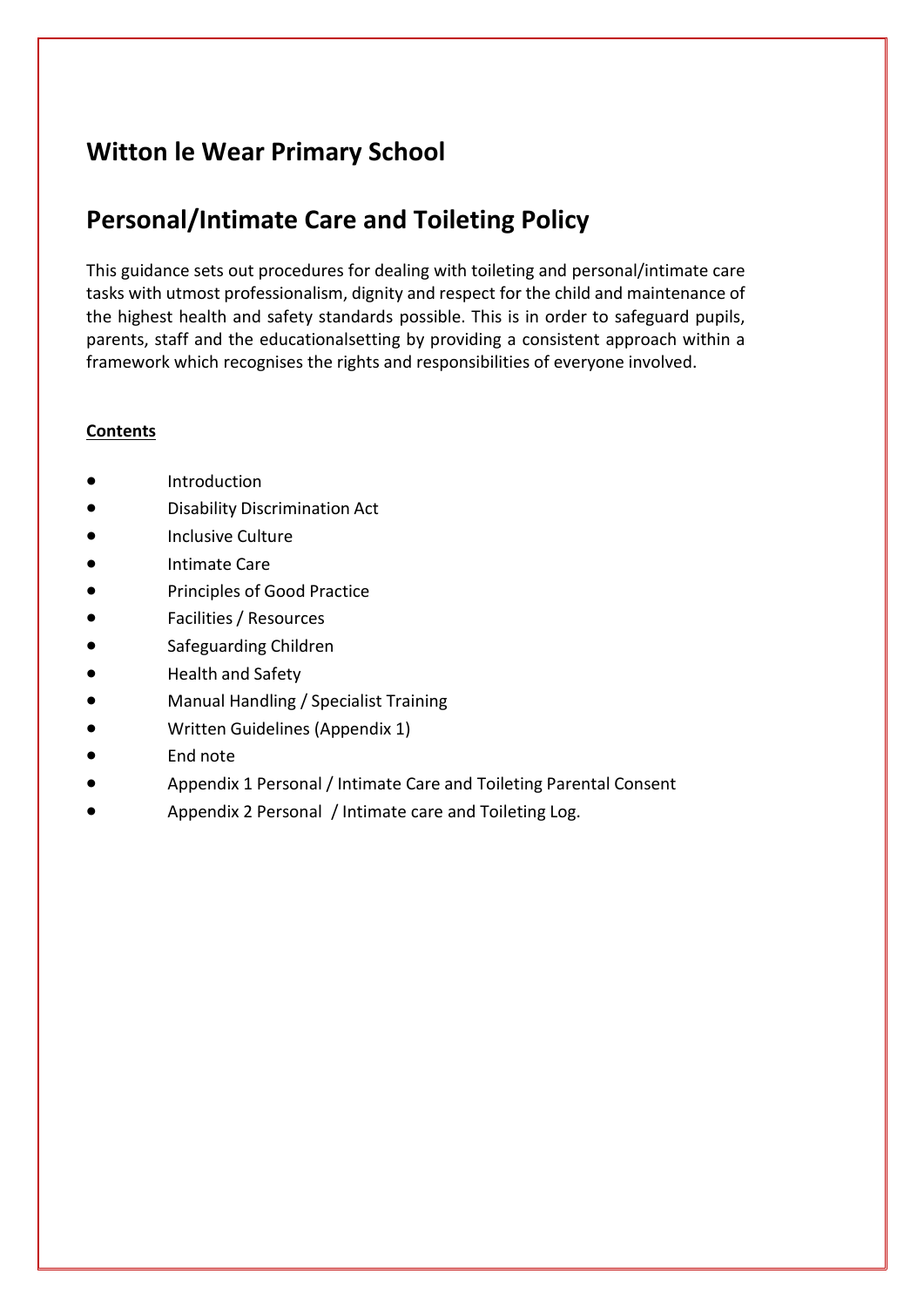#### **Introduction**

*Every child has the right to;*

- *Be healthy*
- *Stay safe*
- *Enjoy and achieve*
- *Make a positive contribution*
- *Achieve economic well being*

*'Health and Local authorities should put in place arrangements that ensure children are not excluded from normal pre-school and school education solelybecause they are incontinent.'*

# **(Dept. of Health: Good Practice Incontinent Service, section 6 joint targets forhealth and local authorities.)**

The vast majority of children will be appropriately toilet trained and able to manage their own personal care needs competently before they start school. However, some children may not be able to manage their own needs due to developmental delay, physical disabilities or learning disabilities. Some childrenon the other hand may be continent, but still have personal/intimate care needs due to difficulties accessing toileting facilities or dealing with their personal care independently afterwards. These children have an educational entitlement irrespective of their difficulties with toileting and personal care.

# **Disability Discrimination Act**

The Disability Discrimination Act provides protection for anyone who has a physical, sensory or mental impairment that has an adverse effect on his/her ability to carry out the normal activities of daily living. It is clear therefore that anyone with a named condition that affects aspects of personal development must not be discriminated against. In line with this, it is unacceptable to refuseadmission to children who have global developmental delay in achieving continence and are late coming out of nappies.

Educational providers have an obligation to meet the needs of pupils withdelayed personal development in the same way as they would meet the individual needs of pupils with any other delayed development. Children should not be excluded from any normal pre-school or school activities because of incontinence and intimate/personal care needs.

Any admission policy that sets a blanket standard of continence, or any other aspect of development is discriminatory and therefore unlawful under the Act. All such issues have to be dealt with on an individual basis and educational establishments are expected to make reasonable adjustments to meet the needs of each pupil.

It is essential to note that asking parents to come into the school or educational setting to change their child is a direct contravention of the Disability Discrimination Act, and leaving the child in a soiled/wet nappy/padfor any length of time pending the return of a parent is a form of abuse/neglect.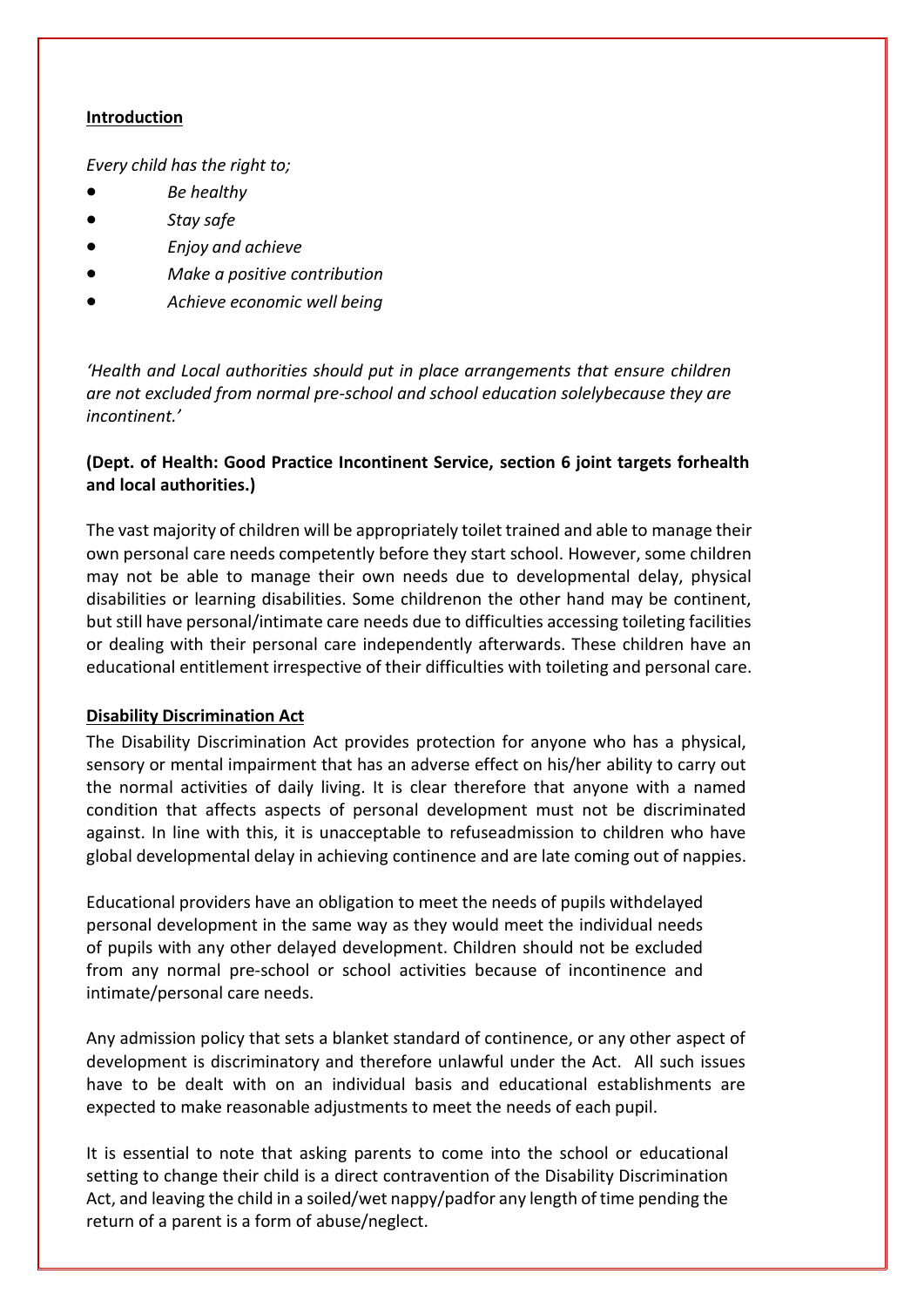#### **Inclusive Culture**

It requires commitment from everyone involved in the education and care ofchildren to develop attitudes which support inclusive practice. Pupils with toileting or personal/intimate care needs who receive support and understanding from those acting in loco parentis are more likely to achieve their full potential across the range of activities within the school. This guidance is for pupils who have on-going needs relating to a developmental delay, medical condition or a physical disability.

# **Intimate Care**

Intimate/personal care can be defined as care tasks of an intimate nature,requiring close personal contact involving an individual's personal space, associated with bodily functions, personal hygiene and procedures due to

medical conditions – activities which require direct or indirect contact with orexposure of the genitals, menstrual management as well as tasks such as washing and bathing.

This document aims to:

• Provide guidance and advice to ensure pupils and their families are not excluded, or treated less favourably, because they have personal or intimate care needs, whether it is the occasional accident or on-going support with personal/intimate care or toileting.

• Ensure that every child and young person is able to easily access care, play and learning experiences in our schools, preschools, day nurseries, out of school settings and children's centres. Children cannot be excluded from normal educational activities solely because they have intimate or personal care needs.

• Provide guidance and advice to ensure that staff in educational settingsare informed about their responsibilities for intimate and personal carein line with current legislation and that they are adequately supported so they can confidently and competently carry out their duties in

meeting each child's individual needs. Educational settings should ensure that when staff are recruited their job descriptions clearly statethat offering personal/intimate care to promote independent toiletingand other self-care skills could be one of the tasks they undertake.

# **Principles of Good Practice**

• Children who have difficulties in controlling their bladders and bowels or those that have not developed toileting skills have sometimes had a difficult start on the road to personal independence. Therefore those children who have intimate care needs or toileting issues must be treated with respect, dignity and sensitivity. They should be offered choice and control in every way possible.

• Sensitive arrangements may need to be put in place to allow children totoilet themselves at intervals to suit their needs and not at the demandsof school routines or class requirements.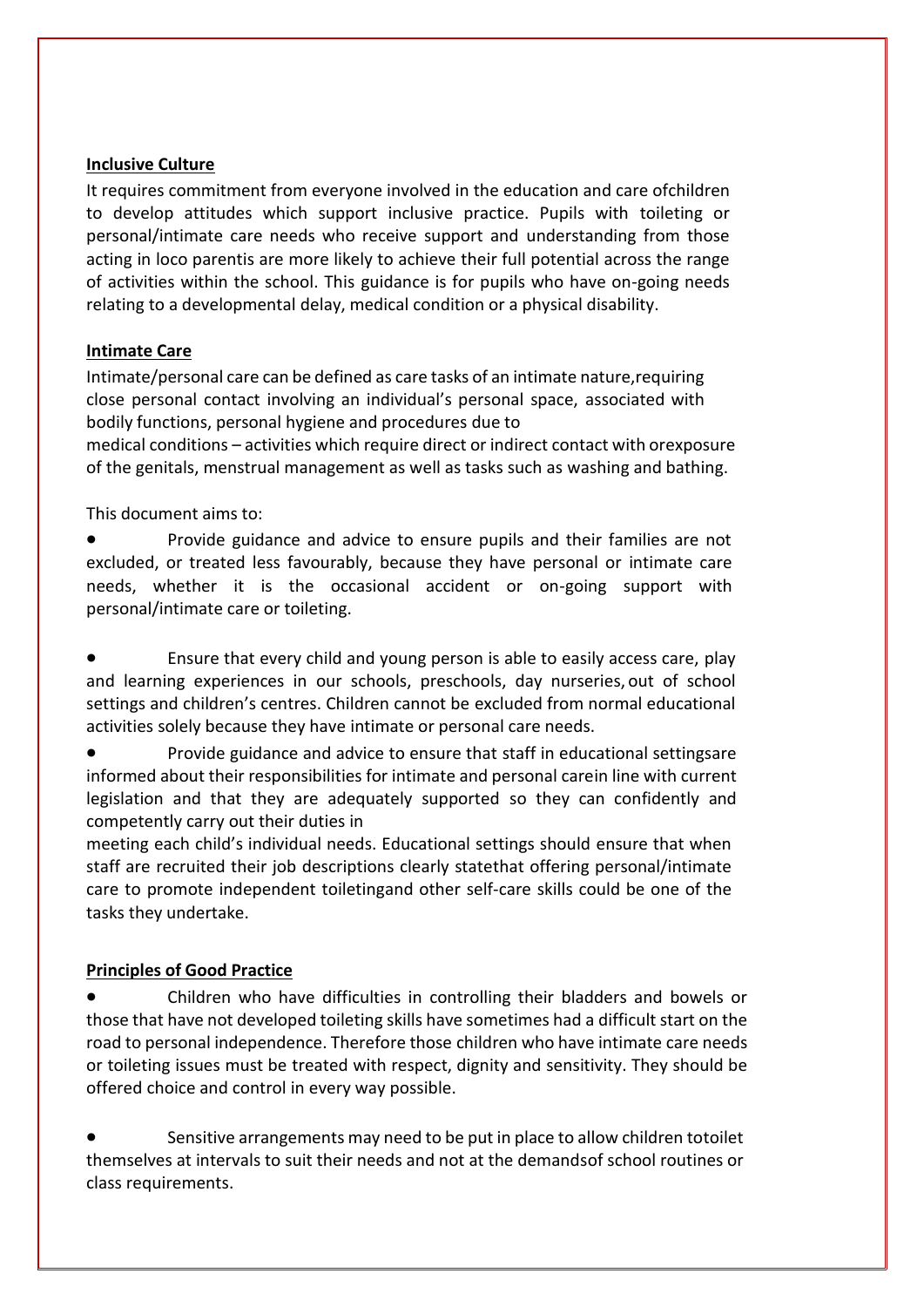• Staff should encourage and promote independence and self-help skills as much as possible and give the child sufficient time to achieve. If handled correctly this can be the most important single self-help skill achieved,

improving the child's quality of life, independence and self-esteem. If handled incorrectly it can severely inhibit an individual's inclusion in school and community.

The approach taken to provide a child's intimate care in very important  $-it$ conveys an image about what the body is worth. A positive body image should be encouraged; routine care should relaxed, enjoyable andfun. The carer's behaviourshould be appropriate to the pupil's age.

It is important to develop a consistent approach between home and school. Therefore parents, schools and other professionals such as school nurses and specialist health visitors need to work together in partnership. In some circumstances it may be appropriate to set up a home to school agreement or management plan that defines the responsibilities for each partner. The aim should be to work towards theearliest possible or the maximum levels of independence with toileting ifthat is the issue.

There also needs to be a consistency of approach between school staffwith necessary information being communicated to appropriate staff members. It is important that everyone feels part of a team as this ensures continuity and consistency of practice between staff. At least two members of staff need to be trained in the procedures/routine required so that if the key worker is off school for any reason the child isnot compromised with regards to their care.

• Only key staff members should be aware of the routines and procedures. Confidentiality and the child's dignity should be respected at all times with regards to sharing of information between staff.

• Staff should be well supported with access to appropriate resources and facilities. Any specialist equipment and adaptation required should be accessed through the Occupational Therapists for LDDIS.

• All staff supporting pupils with care needs, especially where the child isnonweight bearing or has specific medical needs, must receive appropriate information and training. Specialist nursing and health service staff should be involved to provide any relevant medical information, training and advice.

It is important to take into consideration a child's preferences, if the child indicates a preference for a particular sequence, then this shouldbe followed rather than a sequence imposed by a member of staff. As long as all the necessary tasks are completed for the comfort and well-being of the child, the order in which they are complete is not important.

• Educational settings should be aware of and should ensure implementation of appropriate health and safety procedures and riskassessments.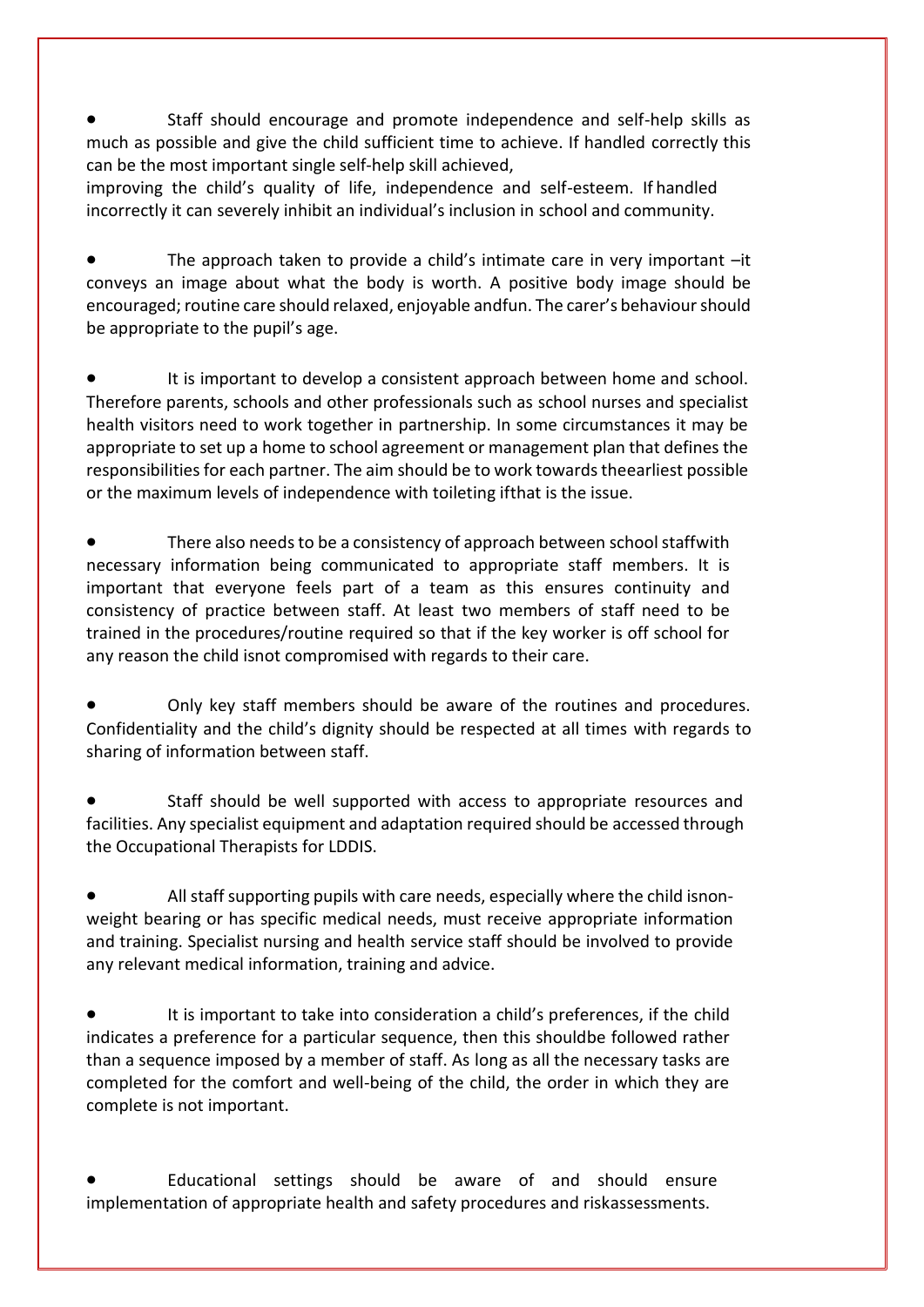• Educational settings should be aware of their duties to comply with the SEN and Disability Discrimination Act and should develop 'reasonable adjustments' to accommodate children who have intimate/personal care and toileting needs.

# **Facilities / Resources**

• A suitable place for changing and carrying out intimate care with children should have "high priority in any educational establishments'' access plan. It should be situated in close proximity to hand washing facilities. The child's privacy and dignitymust be maintained at all times.

• A dual-purpose area, e.g. toilet block where there is enough space,can be converted into a designated screened off changing area with a do not disturb sign to protect the child's privacy anddignity.

• Any designated area should not compromise the safety of the child or member of staff.

• Any designated area for intimate care and toileting should be safe, hygienic and warm. It should be accessible, easy to reach and offer privacy. Appropriate toileting and changing facilities are an essential part of any treatment plan.

• In special circumstances when a child with very complex needs is admitted to the school the appropriate health and LDDIS professionals and school SENCO need to be involved in the planning as there maybe resource implications with regards to staffing and facilities. If specialist equipment or adaptations are required, additional resources from the school's delegated SEN budget orthe Access Initiative fund may need to be allocated.

# **Safeguarding Children**

• Safeguarding children is everyone's responsibility. The normal process of changing a child who has soiled should not raise child protection concerns and there are no regulations that indicate that two members of staff must be present to supervise the changing process to ensure abuse does not take place. Few educational establishments have the staffing resources to provide two members of staff for this; therefore one member of staff is adequate to carry out the straight forward task ofchanging a child in these circumstances. The exception to the rule needs to be when there is a known risk of false allegation by a child, then a single practitioner should not undertake the changing task.

• Two members of staff may be required for more complex medical type of care procedures. The number of staff required should reflect the safety requirements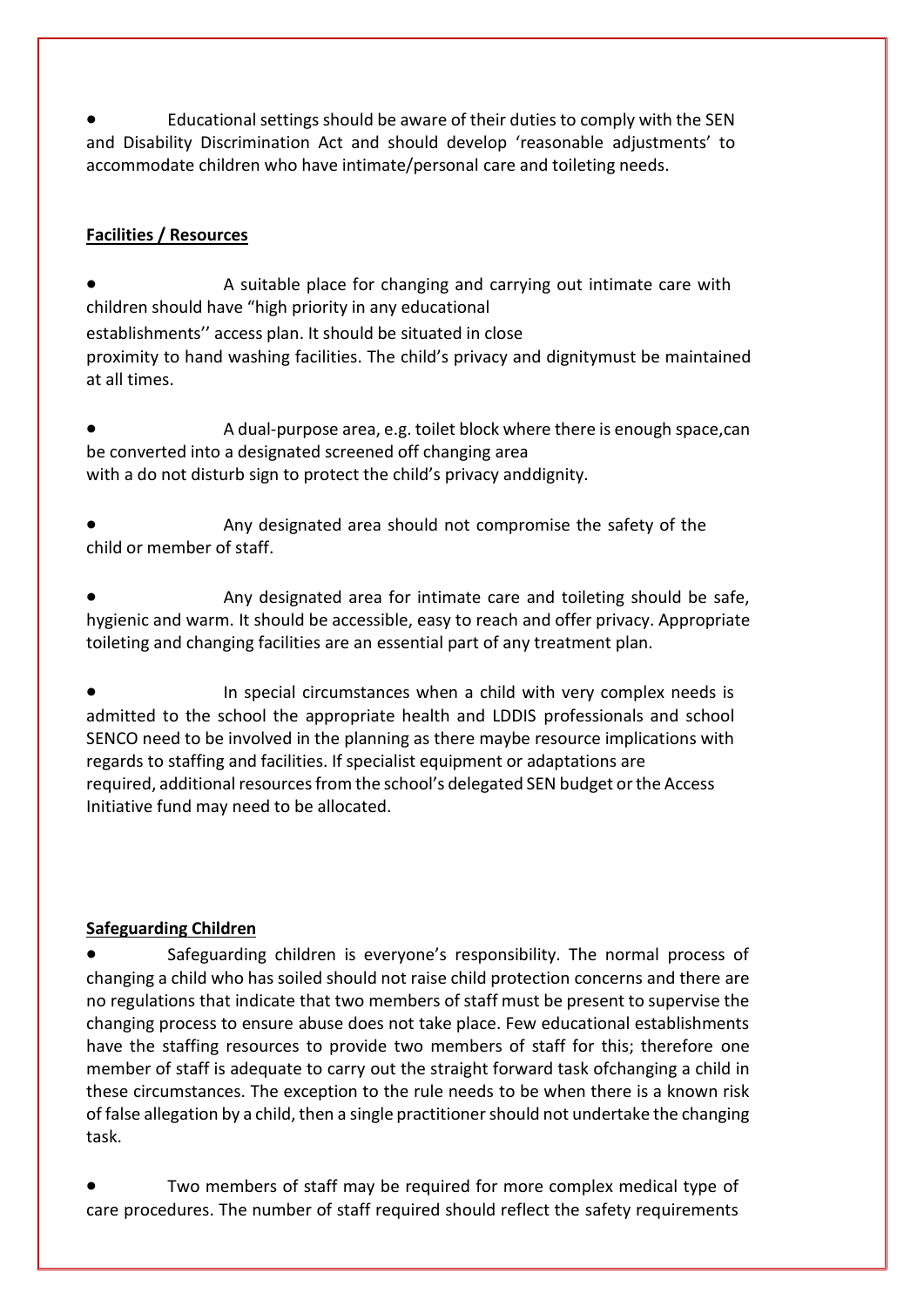for the pupil and staff and this will need to be assessed on an individual basis in joint consultation with nursing teams,health colleagues and OT for LDDIS. However, it is important to note that no unnecessary staff should be present and no other staff should interrupt the care procedure.

• All adults carrying out intimate care or toileting tasks should be employees of the school and enhanced DBS checks should already be inplace to ensure the safety of children. Staff employed in childcare and educational establishments must act in a professional manner at all times.

• Students on work placement, voluntary staff or other parents working atthe school/setting should not attend to toileting or intimate care tasks.

• Where the child is of an appropriate age and ability, their permission must be sought before any task is carried out and they should be supported to achieve the highest levels of independence and autonomythat are possible, e.g. in dressing and undressing themselves.

• Staff carrying out the intimate care/toileting should notify a colleague when they are taking the child out of the classroom for this purpose, thisshould be done discretely and sensitively.

• Parents should be made aware of the intimate care/toileting policy and must give consent for the child to be changed or the intimate care procedure to be carried out when they are under the care of the educational establishment. Parents must also be made aware of the factthat it may only be one member of staff carrying out the changing task and there should be a written, agreed and signed consent form in place. (see Appendix 1)

• A written log should be kept of all personal and intimate care interventions that take place (see Appendix 2)

• The school setting should remain highly vigilant for any signs or symptoms of improper practice as they would for all activities carriedout onsite.

• Any issues for concern, such as physical changes in the child's presentation, any bruising or marks or any comments made by the child,should be recorded and reported to the head of the establishment immediately. All normal Child Protection procedures should be followed.

• There should be careful communication between the child and key worker; the child should be made aware of the procedures according to their ability to understand. If the child becomes distressed or unhappy about being cared for by a particular member of staff, the matter shouldbe looked into immediately and addressed with parents, appropriate agencies and all necessary procedures should be followed.

• Child protection training should be an ongoing part of staff training.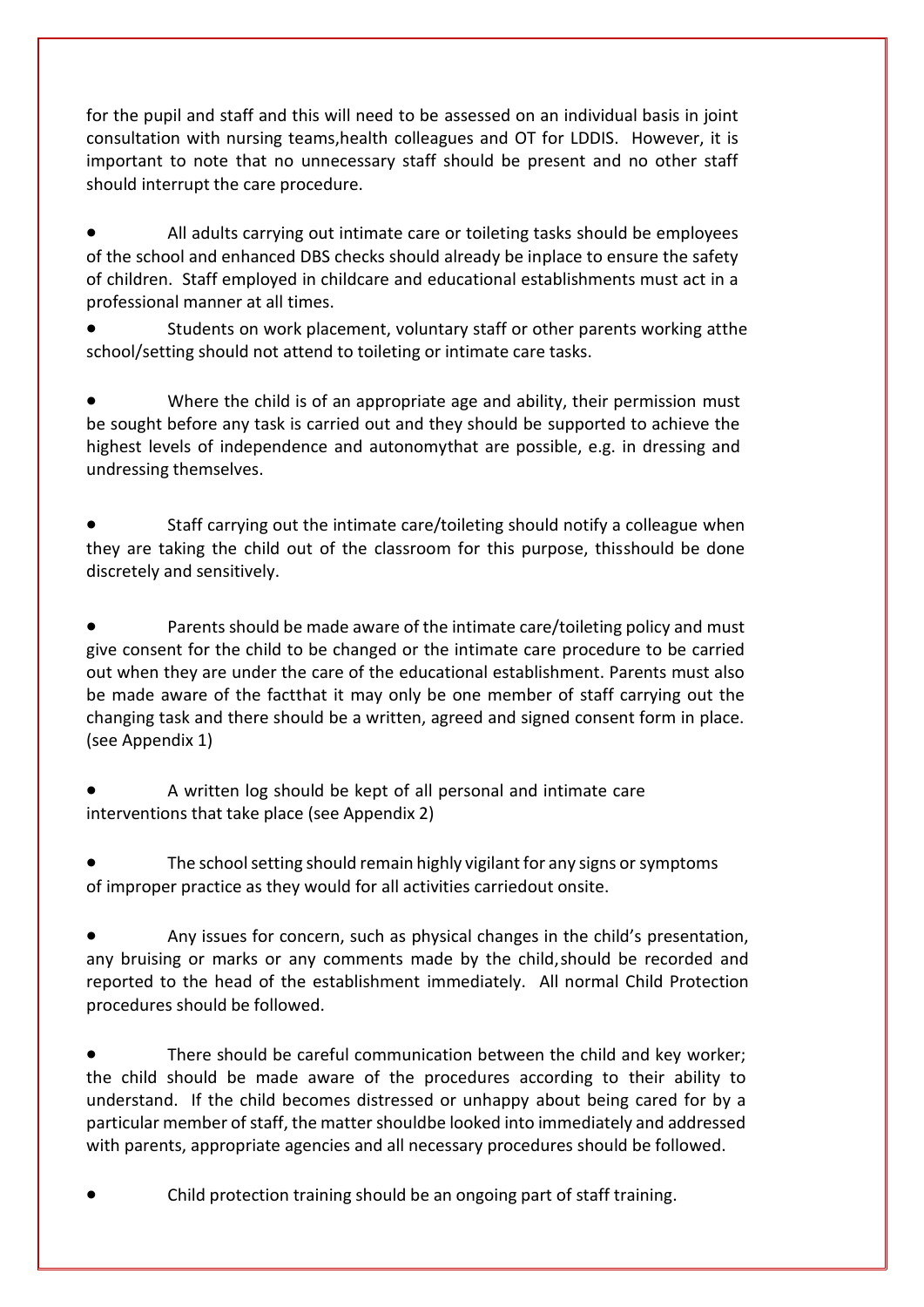• Younger children should not be left alone or unattended during toiletingor changing procedures. Great care must be taken if the changing unit isany distance off the floor.

Some older cognitively able children may prefer to be left alone for privacy when toileting. Staff need to adapt their input according to theneeds of the child.

• When carrying out intimate/personal care away from school, privacy and safety should be the main concern and part of the planning process.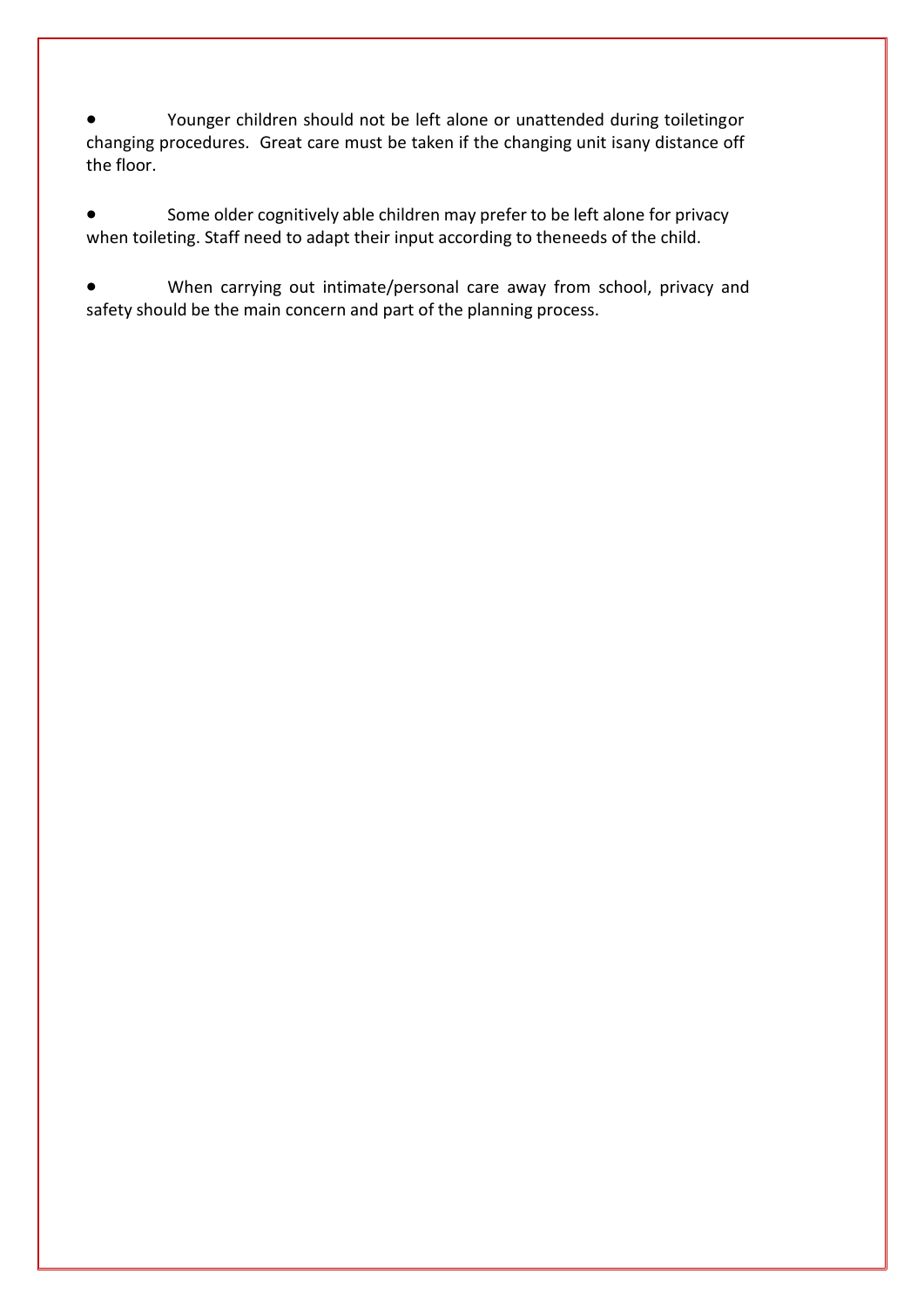#### **Health and Safety**

Some children are more susceptible to infection therefore, hygiene procedures are important in protecting pupils and staff from the spreadof infectious diseases. Staff involved with toileting and intimate care should be trained in correct hand washing techniques and hygiene precautions. The educational setting should provide disposable vinyl gloves, aprons, liquid hand soap, disposable paper towels and ensure there is access to hand washing facilities in close proximity to the changing area.

There should be an agreed procedure in place for cleaning the child. Sensitivity and discretion should be used, washing and physical contact especially in intimate areas should be kept to a minimum and done onlyas necessary.

• All contaminated waste or marked items should be disposed of correctlyin line with the school's policy and all staff should be made aware of these procedures. Arrangements should be made with the parents for soiled clothing to be taken home and they should be stored in a designated place. Any bins used for soiled items must be emptied at theend of each day.

• Any changing mat or bench should be thoroughly cleaned between eachuse with appropriate cleaning materials and detergents.

• Any spillages or leakages should be cleaned immediately using the appropriate cleaning materials. All staff should aim for high standards ofhygiene around the changing /medical facilities.

• Schools and other settings registered to provide education will also have hygiene and infection control policies which are necessary procedures followed in case of any child accidently soiling, wetting or vomiting whilst on the premises.

• Any damaged or torn equipment such as changing mats should be immediately discarded.

Any request from the parents for use of cleaning agents or creams should be labelled with the child's name and should not be shared between other children. These should be stored in a locked storagefacility.

# **Manual Handling / Specialist Training**

When pupils with physical disabilities require manual handling, all staff undertaking these duties should have appropriate training and instruction to ensure they are competent in their role. The Occupational Therapist for LDDIS should be contacted to ensure all procedures are carried out in accordance with best practice and maximum degree of safety for the staff and child being cared for.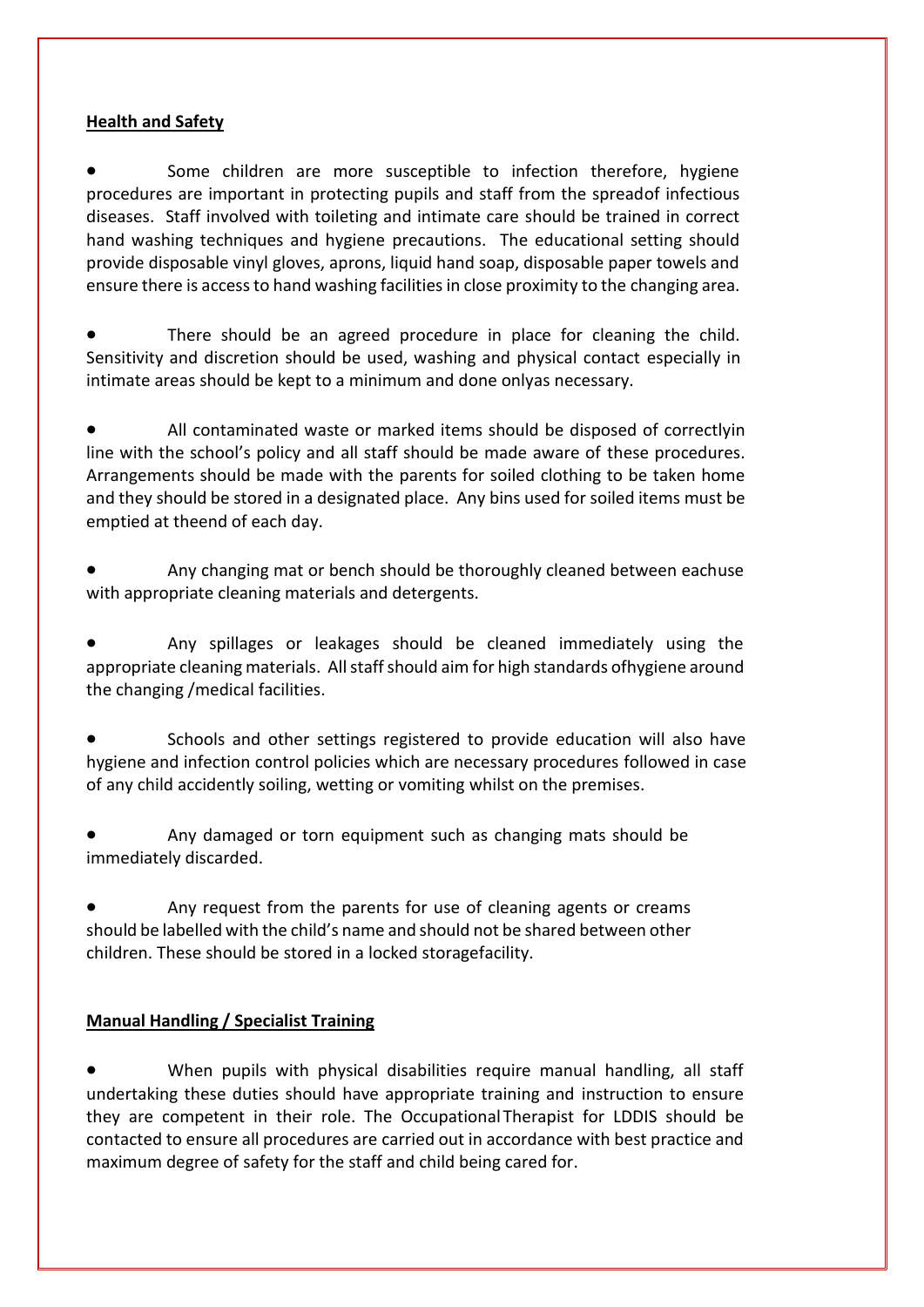Some children will enter the educational setting with complex difficultiesand long and short-term medical conditions, which indicate the need for special procedures or intimate care arrangements. In this instance multidisciplinary teams will need to be involved for the appropriate advice, training and any necessary equipment and adaptations. Parental consent and involvement will be required to ensure parents are in agreement with the plans that are put in place.

• In this instance it is important to draw up written care / management plans and risk assessment so that all staff involved are aware of their roles, responsibilities and all risks are considered and addressed.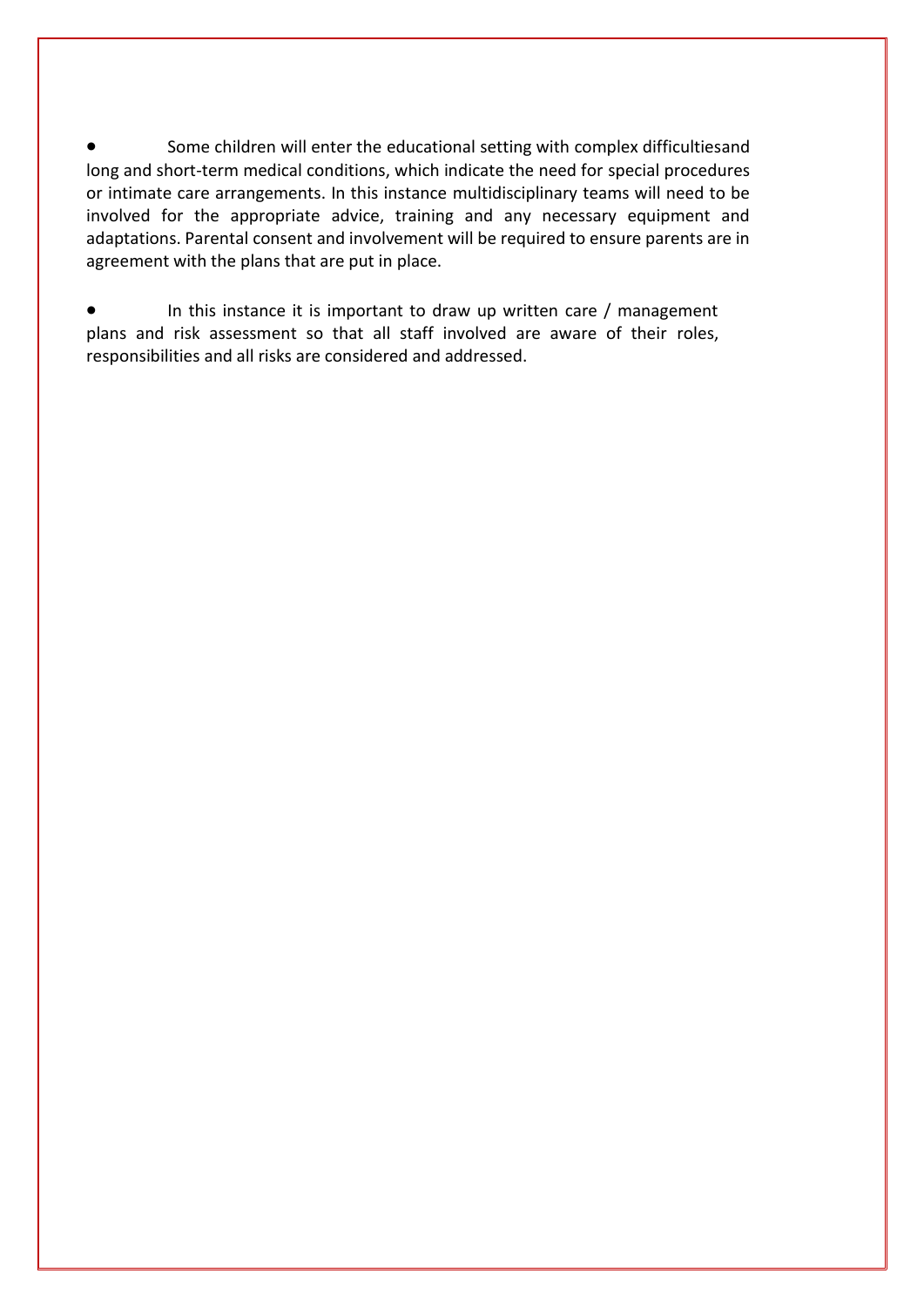#### **Written Guidelines** (Appendix 1)

As well as written consent from parents guidelines should specify:

- Who will change the child or carryout the intimate care task.
- Where changing / intimate or personal care will take place.
- What resources will be used
- How the nappy / pad or other disposable medical aids will be disposedof
- What infection control measure are in place
- What action will be taken if the child becomes distressed, or if the staffmember notices any marks or injuries
- Any School Home Professional agreement / care plan required
- Agreement by parents to provide spare nappies, cleaning wipes,underwear or clothing.

#### **End Note**

- This guidance covers a variety of areas relating to the procedures required for intimate / personal care and toileting of children in school and other educational establishments. However, it must be accepted that there has to bea degree of flexibility and judgement within some situations.
- Intimate care will always involve some degree of risk; it will not be possible to eliminate all risks. However, the balance should be on the side of safety. Everychild is entitled to maximum safety, privacy and respect for dignity.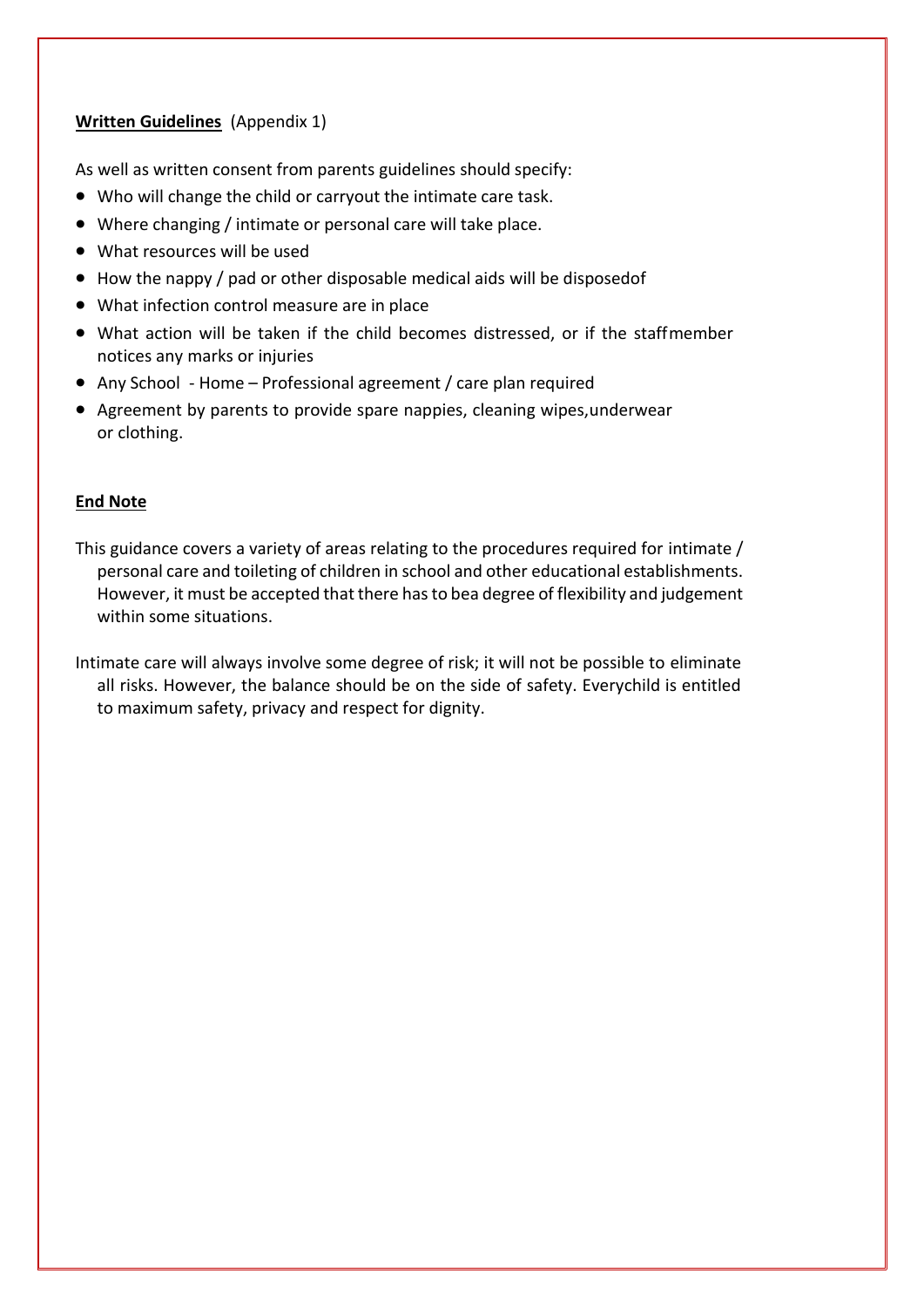#### **Witton le Wear Primary School Guidelines**

- All school staff trained in intimate / personal care have responsibility to carry out these duties in o ur school.
- Care will be undertaken in the dedicated changing/ wash/toilet arealocated next to the infant department.
- Within this area are all necessary resources including changing tables,changing mats, a toilet, hand washing facilities and special bins for disposing nappies/pads/other disposable medical aids.
- Liquid hand wash and sanitiser sprays are in place to control infectionand all bins are emptied on a daily basis.
- Individual care procedures are put in place if a child becomes distressedwhile if a staff member notices any marks or injuries the designated safeguarding lead is informed, this is Mr Whelerton (Head teacher) / Mrs Walker (Deputy Head Deputy DSL).
- School Home Professional agreements / care plan are put into placeif required.
- Parents agree to provide spare nappies, cleaning wipes, underwear andclothing as necessary.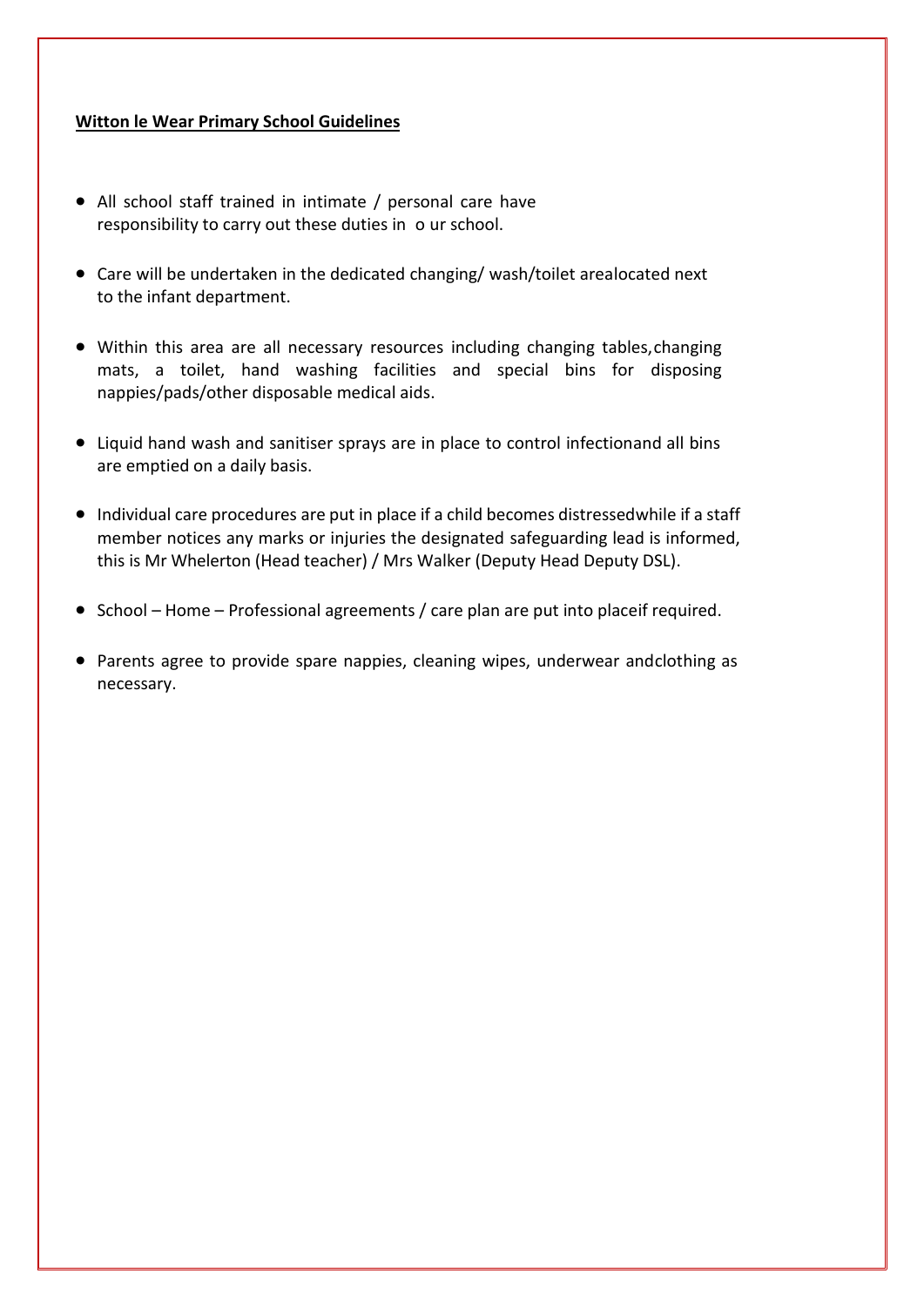**Personal / Intimate Care and ToiletingParental consent**



**Named Child**

Name of child: D.O.B. D.O.B.

Class / Teacher name: \_\_\_\_\_\_\_\_\_\_\_\_

All school staff trained in intimate / personal care have responsibility to carry out toileting and personal care duties in our school.

Parents/Carers have responsibility to provide:

Change of underwear Nappies Wipes Plastic back to return items home

Additional information from parents/carers:

Please identify any birthmarks / moles / blemishes or any other condition / important information that adults *should be made aware of.*

If you require a paper copy of the policy please let us know.

I / We give permission for the named member (s) of staff to attend the care needs of my/ our child and are in agreement with the procedures proposed.

Name of parent:

Signature:

Date: